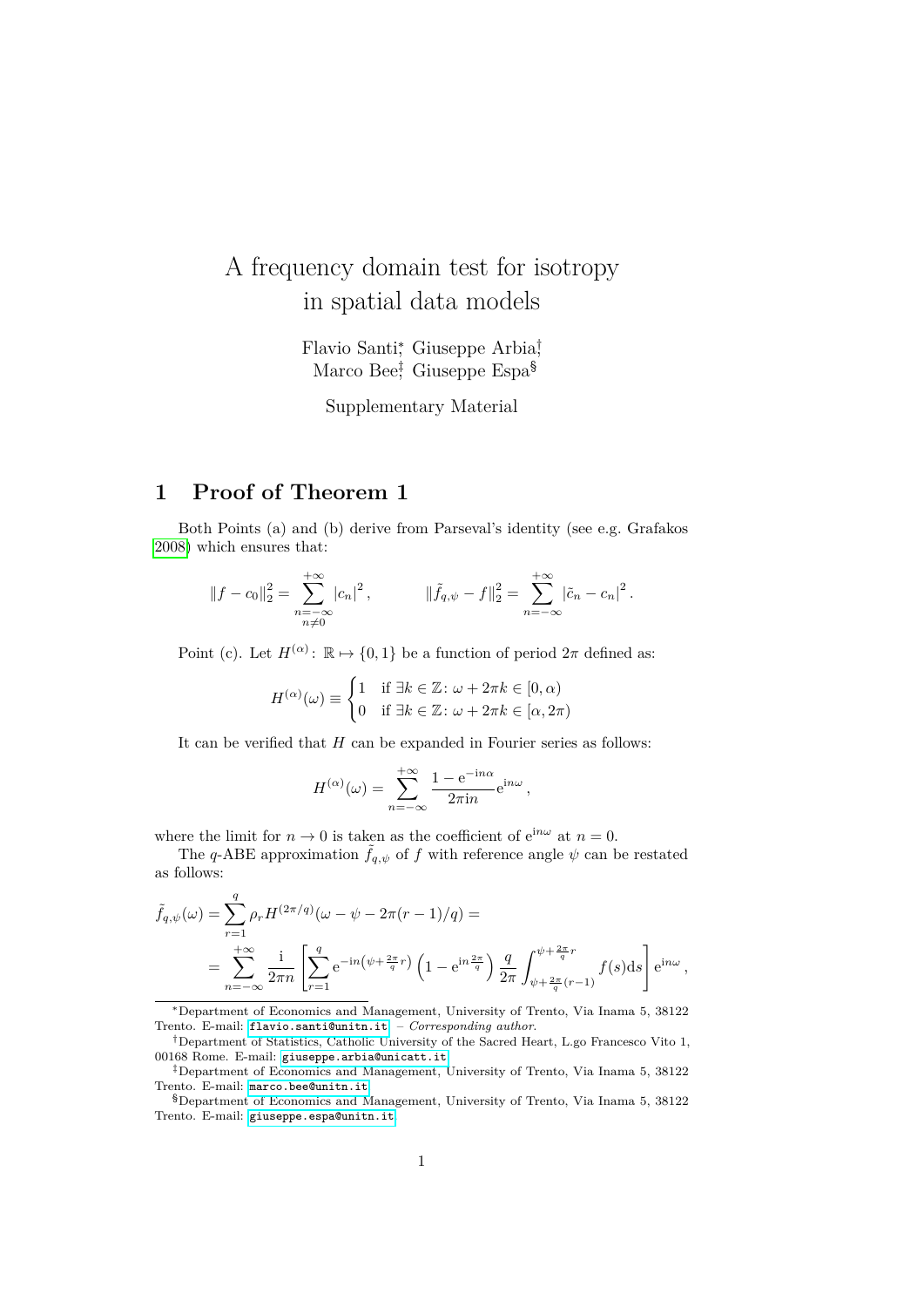where the last equality results form Equation (10) and some algebraic rearrangements.

Point (d). It follows directly from Equation [\(SM.3\)](#page-2-0).

Point (e). Equation (13) can be restated as:

$$
\tilde{c}_n = \frac{1}{2\pi} \sum_{r=1}^q \frac{2\pi}{q} \left( \frac{q}{2\pi} \int_{\theta + \frac{2\pi}{q}(r-1)}^{\theta + \frac{2\pi}{q}r} e^{-ins} ds \right) \left( \frac{q}{2\pi} \int_{\theta + \frac{2\pi}{q}(r-1)}^{\theta + \frac{2\pi}{q}r} f(s) ds \right).
$$

The previous equation is bounded by the lower and the upper Darboux sums (see e.g. Apostol [1974\)](#page-3-1) of the integral

<span id="page-1-0"></span>
$$
\frac{1}{2\pi} \int_0^{2\pi} e^{-in\omega} f(\omega) d\omega, \qquad (SM.1)
$$

where the integration interval  $[0, 2\pi]$  is partitioned into *q* equally-wide sub-intervals; it follows that Equation (13) converges to Equation [\(SM.1\)](#page-1-0) as  $q \to \infty$ . Since Equation [\(SM.1\)](#page-1-0) is the *n*-th Fourier coefficient  $c_n$  of the function f, Point (e) is proved.

Point (f). It follows from Equation [\(SM.3\)](#page-2-0). This completes the proof.

Point (g). A constructive proof is provided. Given  $(q_0, \psi_0)$ , the sequence  $\{(2^n q_0, \psi_0)\}\$ for  $n \geq 0$  implies that  $\tilde{f}_{q_n, \psi_n} \stackrel{\mathcal{L}^2}{\longrightarrow} f$  as  $n \to \infty$ . This can be proved as follows. (For the sake of notational simplicity, we define  $f_n \equiv \tilde{f}_{q_n,\psi_n}$ .)

As noted previously,  $f_n$  is a step function. It follows that, for any  $n$ , we have:

$$
||f_n - f||_2^2 = \sum_{r=1}^{q_n} \int_{I_r} (f(\omega) - \rho_r)^2 d\omega,
$$

where  $\rho_r$  is defined in (10).

When the approximation  $f_{n+1}$  is considered, for any  $r = 1, \ldots, q_n$ , the interval  $I_r = [\psi_0 + \frac{2\pi}{q_n}(r-1), \psi_0 + \frac{2\pi}{q_n}r)$  is split into two intervals  $I'_r = [\psi_0 + \frac{2\pi}{q_n}(r-1), \psi_0 + \frac{2\pi}{q_n}(r-\frac{1}{2}))$  and  $I''_r = [\psi_0 + \frac{2\pi}{q_n}(r-\frac{1}{2}), \psi_0 + \frac{2\pi}{q_n}r)$ . Hence the norm  $||f_n - f||_2^2$  over  $I_r$  may be restated as follows:

$$
\int_{I_r} (f(\omega) - f_n(\omega))^2 d\omega = \int_{I_r} (f(\omega) - \rho_r)^2 d\omega =
$$
\n
$$
= \int_{I'_r} (f(\omega) - \rho'_r)^2 d\omega + \int_{I''_r} (f(\omega) - \rho''_r)^2 d\omega + \frac{\pi}{q_n} (\rho'_r - \rho_r)^2 + \frac{\pi}{q_n} (\rho''_r - \rho_r)^2 =
$$
\n
$$
= \int_{I_r} (f(\omega) - f_{n+1}(\omega))^2 d\omega + \frac{\pi}{q_n} (\rho'_r - \rho_r)^2 + \frac{\pi}{q_n} (\rho''_r - \rho_r)^2,
$$

where  $\rho'_{r} = \frac{q}{\pi} \int_{I'_{r}} f(s) \, ds$ , and  $\rho''_{r} = \frac{q}{\pi} \int_{I''_{r}} f(s) \, ds$ .

It follows that  $||f_{n+1} - f||_2^2 \le ||f_n - f||_2^2$ , with  $||f_{n+1} - f||_2^2 = ||f_n - f||_2^2$  only if  $\rho = \rho' = \rho''$ .

By induction, we can conclude that  $||f_m - f||_2^2 \le ||f_n - f||_2^2$  for any  $m > n$ , and  $||f_m - f||_2^2 = ||f_n - f||_2^2$  only if:

$$
\frac{q_n}{2\pi} \int_{I_r} f(\omega) d\omega = \frac{q_m}{2\pi} \int_{\psi_0 + \frac{2\pi}{q_m}(s-1)}^{\psi_0 + \frac{2\pi}{q_m}s} f(\omega) d\omega,
$$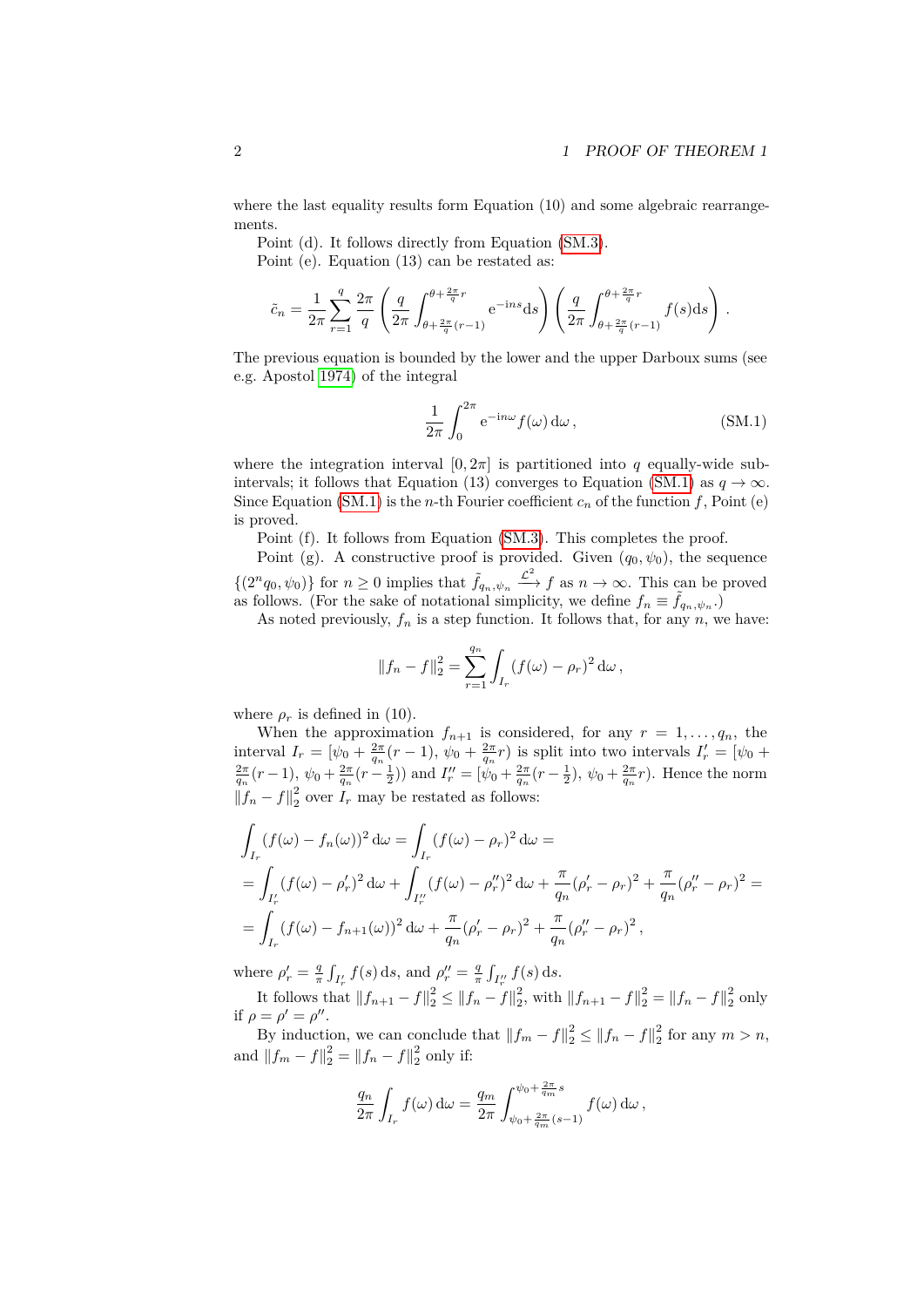for any  $r \in \{1, ..., q_n\}$  and any  $s \in \{1, ..., q_m\}$ .

If  $||f_n - f||_2^2 > 0$  for some  $n \ge 0$ , there exists an interval  $A = [\psi_0 + \frac{2\pi}{q_m}(s -$ 1),  $\psi_0 + \frac{2\pi}{q_m} s$   $\subseteq$   $[0, 2\pi)$  with  $m > n$  and  $s \in \{1, ..., q_m\}$  such that:

<span id="page-2-1"></span>
$$
\int_A (f(\omega) - f_n(\omega)) \, d\omega \neq 0,
$$

and thus  $||f_m - f||_2^2 < ||f_n - f||_2^2$ , since  $f_m$  is the least squared constant function of *f* over *A*.

Point (h). Note that Equation (13) can be restated as follows:

$$
\tilde{c}_{n} = \frac{\mathrm{i}}{2\pi n} \sum_{r=1}^{q} \left[ e^{-\mathrm{i}n\left(\psi + \frac{2\pi}{q}r\right)} \left(1 - e^{\mathrm{i}n\frac{2\pi}{q}}\right) \frac{q}{2\pi} \int_{\psi + \frac{2\pi}{q}(r-1)}^{\psi + \frac{2\pi}{q}r} f(s) \, \mathrm{d}s \right] =
$$
\n
$$
= \frac{\mathrm{i}}{2\pi n} \sum_{r=1}^{q} \left[ e^{-\mathrm{i}n\left(\psi + \frac{2\pi}{q}r\right)} \left[1 - e^{2\pi\mathrm{i}\left(\frac{n}{q} - \left\lfloor \frac{n}{q} \right\rfloor\right)} \right] \frac{q}{2\pi} \int_{\psi + \frac{2\pi}{q}(r-1)}^{\psi + \frac{2\pi}{q}r} f(s) \, \mathrm{d}s \right] =
$$
\n
$$
= \frac{1}{2\pi} \left[ \frac{1 - e^{2\pi\mathrm{i}\left(\frac{n}{q} - \left\lfloor \frac{n}{q} \right\rfloor\right)}}{-2\pi\mathrm{i}\frac{n}{q}} \right] e^{-\mathrm{i}\frac{n}{q}q\psi} \sum_{r=1}^{q} \left[ e^{-2\pi\mathrm{i}\frac{n}{q}r} \int_{\psi + \frac{2\pi}{q}(r-1)}^{\psi + \frac{2\pi}{q}r} f(s) \, \mathrm{d}s \right], \tag{SM.2}
$$

being  $|\cdot|$  the floor function.

The modulus of Equation [\(SM.2\)](#page-2-1) is:

$$
\left|\tilde{c}_{n}\right| = \frac{1}{2\pi} \left| \frac{1 - e^{2\pi i \left(\frac{n}{q} - \left\lfloor \frac{n}{q} \right\rfloor\right)}}{-2\pi i \frac{n}{q}}\right| \cdot \left| \sum_{r=1}^{q} \left[ e^{-2\pi i \frac{n}{q}r} \int_{\psi + \frac{2\pi}{q}\left(r-1\right)}^{\psi + \frac{2\pi}{q}r} f(s) \, ds \right] \right| \le
$$
  

$$
\leq \frac{1}{2\pi} \left| \frac{1 - e^{2\pi i \left(\frac{n}{q} - \left\lfloor \frac{n}{q} \right\rfloor\right)}}{-2\pi i \frac{n}{q}} \right| \cdot \left| \frac{1 - e^{-2\pi \frac{n}{q}q}}{1 - e^{-2\pi \frac{n}{q}}} \right| \cdot \left\| f \right\|_{\infty} = \left| \frac{1 - e^{2\pi i \left(\frac{n}{q} - \left\lfloor \frac{n}{q} \right\rfloor\right)q}}{n/q} \right| \cdot \frac{\left\| f \right\|_{\infty}}{4\pi^{2}} =
$$
  

$$
= \left| \frac{n}{q} \right|^{-1} \cdot \sqrt{1 - \cos \left( 2\pi \left(\frac{n}{q} - \left\lfloor \frac{n}{q} \right\rfloor\right) q \right)} \cdot \frac{\left\| f \right\|_{\infty}}{4\pi^{2}}, \tag{SM.3}
$$

it follows that  $\tilde{c}_n$  lies in a circle centered on the origin of the complex plane and having radius [\(SM.3\)](#page-2-0).

For any  $k \in \mathbb{Z}^*$ , if  $n = kq$  the radius [\(SM.3\)](#page-2-0) is zero, hence  $\psi$  does not affect  $|\tilde{c}_n - c_n|$ . If  $k = 0$ , then  $n = 0$  and  $\tilde{c}_0 = c_0$  whatever is the value of  $\psi$ .

The effect of  $\psi$  on  $|\tilde{c}_n - c_n|$  depends mainly on *f*, anyway, the bound in [\(SM.3\)](#page-2-0) represents a restriction on  $\tilde{c}_n$  that may be binding or not. However, the closer is the value of [\(SM.3\)](#page-2-0) to zero, the stronger is the restriciton in spite of  $\psi$ ; on the other hand, the larger is [\(SM.3\)](#page-2-0), the greater is the possibility to minimise  $|\tilde{c}_n - c_n|$  with respect to  $\psi$ .

In order to prove that the radius [\(SM.3\)](#page-2-0) is maximum over  $[kq, (k+1)q]$ approximately at  $n = (k + 1/2)q$ , define  $H(x) \equiv |x|^{-1}$  and define  $G(x) \propto$  $\sqrt{1-\cos(2\pi(x-\lfloor x\rfloor))}$  such that  $H(n/q)G(n/q)$  equals [\(SM.3\)](#page-2-0). From calculus it follows that:

<span id="page-2-0"></span>
$$
\frac{\mathrm{d}}{\mathrm{d}x} \left( H(x) G(x) \right) = -\frac{G(x)}{x^2} + \frac{1}{x} \frac{\mathrm{d}G(x)}{\mathrm{d}x}.
$$

It follows from the previous equation that the first order condition for a local stationary point of  $H(x) G(x)$  converges to the first order condition of  $G(x)$  as x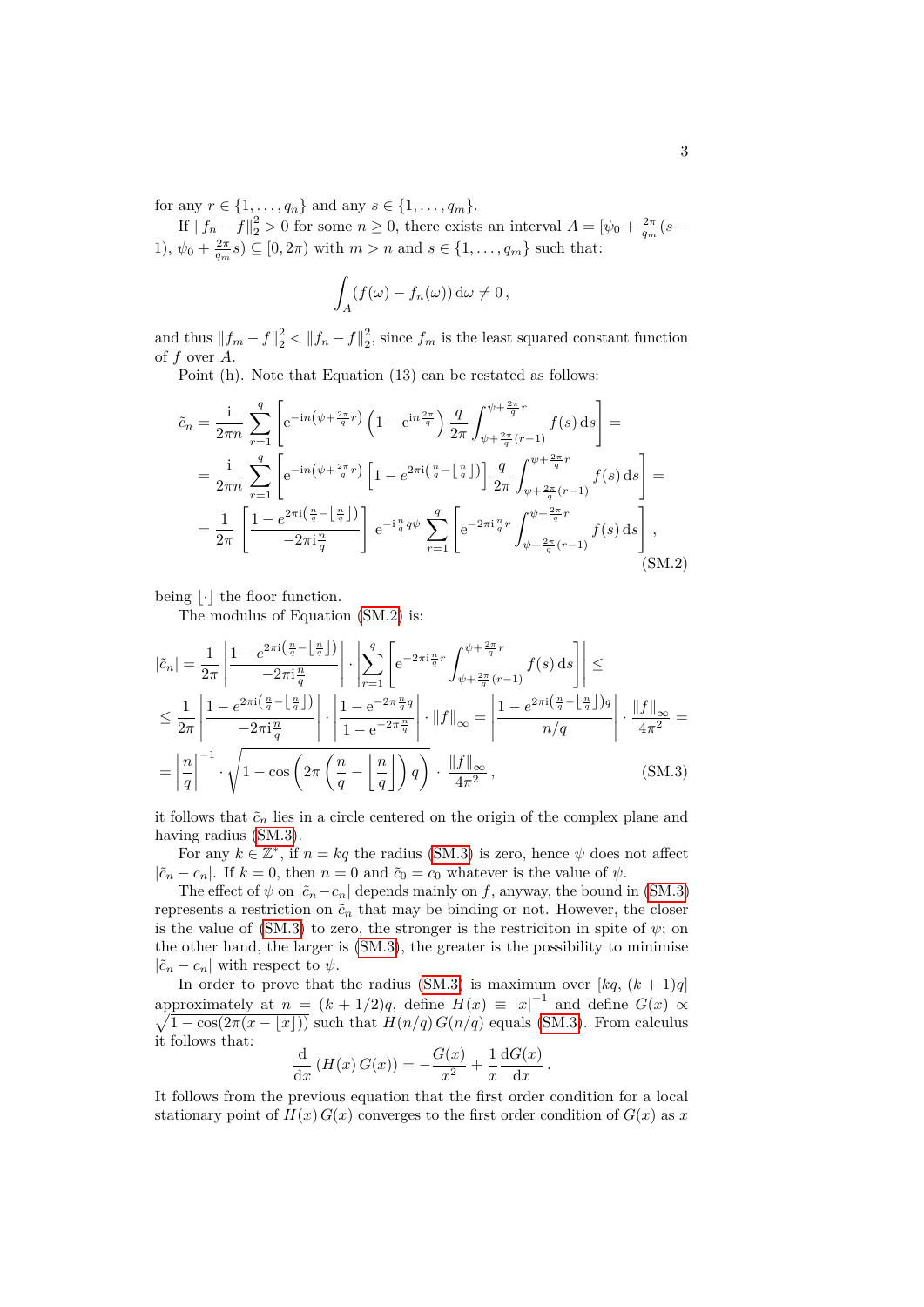gets large in absolute value. As a consequence, for large *x* the stationary points of  $H(x) G(x)$  can be approximated by those of  $G(x)$ . In particular,  $G(n/q)$  is maximised for  $n = (k + 1/2)q$ , for any  $k \in \mathbb{Z}$ . The maximum distance  $(k = 1)$ between the true and approximated maximising point is approximately 0*.*07.

The descending effect of  $\psi$  on  $|\tilde{c}_n - c_n|$  can be appreciated by noticing that [\(SM.3\)](#page-2-0) converges to zero as  $n/q \to \infty$ .

Point (i). The proof is immediate, as each  $\rho_r$  results from the integration of the *n*-th harmonics over either its positive or negative values. This is guaranteed by the fact that there are two  $\rho s$  for each cycle of the harmonics  $(q = 2n)$ , whereas  $\psi = \text{Arg}(c_n)$  keep the waves in-phase.  $\Box$ 

## **2 Results of Simulation Study**

The present section includes the following tables and figures:

- **Table SM.1** Empirical power of the FD-test on model (19) for various values of  $\rho_1$  and  $\rho_2$ .
- **Table SM.2** Empirical power of 2-ABE, 4-ABE and FD test on model (20) for various values of  $\alpha$ ,  $\psi$  and  $\nu$ , and for  $\sigma = 1$ .
- **Table SM.3** Empirical power of 2-ABE, 4-ABE and FD test on model (20) for various values of  $\alpha$ ,  $\psi$  and  $\nu$ , and for  $\sigma = 1/2$ .
- **Table SM.4** Empirical power of 2-ABE, 4-ABE and FD test on model (20) for various values of  $\alpha$ ,  $\psi$  and  $\nu$ , and for  $\sigma = 1/4$ .

## **References**

<span id="page-3-1"></span><span id="page-3-0"></span>Apostol, T. M. (1974). *Mathematical Analysis*. 2nd ed. Prentice Hall. Grafakos, L. (2008). *Classical Fourier Analysis*. 2nd ed. Springer.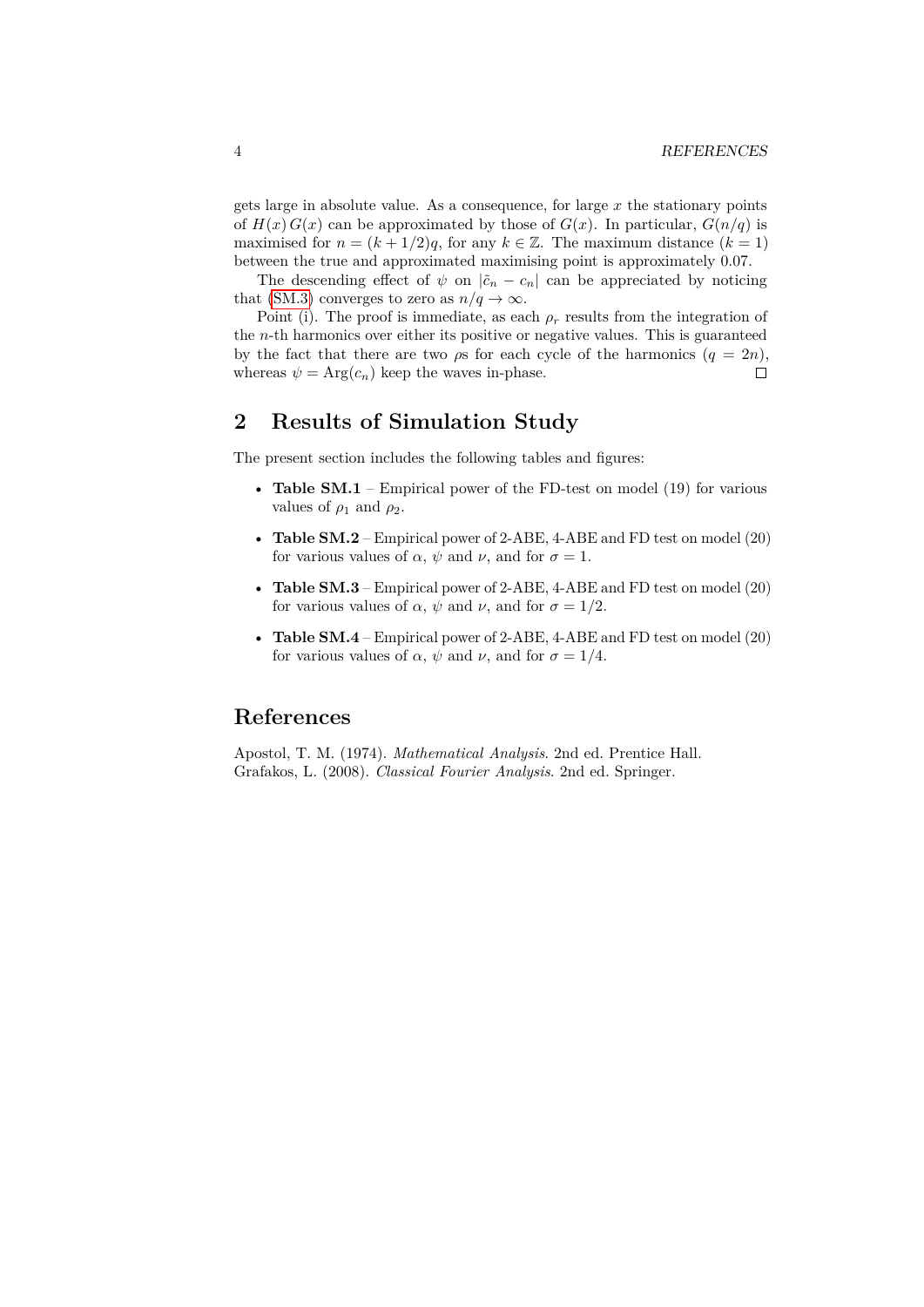| $-0.90$<br>$-0.60$<br>$-0.80$<br>$-0.70$<br>$-0.50$<br>$-0.40$<br>$-0.30$<br>$-0.20$<br>$-0.10$<br>0.00<br>$-0.90$<br>$\overline{\phantom{0}}$<br>1.000<br>$\qquad \qquad -$<br>$\qquad \qquad -$<br>$\overline{\phantom{0}}$<br>$\overline{\phantom{0}}$<br>$\overline{\phantom{0}}$<br>$\overline{\phantom{0}}$<br>1.000<br>1.000<br>$-0.80$<br>$\overline{\phantom{0}}$<br>$\overline{\phantom{0}}$<br>$\overline{\phantom{0}}$<br>$\overline{\phantom{0}}$<br>$\overline{\phantom{0}}$<br>$\overline{\phantom{0}}$<br>0.993<br>1.000<br>$-0.70$<br>1.000<br>$\overline{\phantom{0}}$<br>0.943<br>$-0.60$<br>0.766<br>0.995<br>1.000<br>$\qquad \qquad -$<br>$\overline{\phantom{0}}$<br>-<br>0.157<br>0.725<br>$-0.50$<br>0.436<br>0.947<br>0.990<br>$\overline{\phantom{0}}$<br>$\overline{\phantom{0}}$<br>0.154<br>0.064<br>0.404<br>0.726<br>0.939<br>$-0.40$<br>0.126<br>$-0.30$<br>0.773<br>0.429<br>0.139<br>0.054<br>0.153<br>0.428<br>0.754<br>$\overline{\phantom{0}}$<br>0.422<br>$-0.20$<br>0.992<br>0.752<br>0.141<br>0.042<br>0.140<br>0.417<br>0.945<br>$\overline{\phantom{0}}$<br>1.000<br>0.751<br>0.139<br>$-0.10$<br>1.000<br>0.993<br>0.950<br>0.414<br>0.051<br>0.148<br>1.000<br>0.392<br>0.00<br>1.000<br>0.999<br>1.000<br>0.991<br>0.933<br>0.144<br>0.035<br>0.751<br>0.727<br>0.10<br>1.000<br>1.000<br>0.991<br>1.000<br>1.000<br>0.913<br>0.402<br>0.142<br>$\overline{\phantom{0}}$<br>0.20<br>1.000<br>1.000<br>0.943<br>1.000<br>1.000<br>0.997<br>0.764<br>0.412<br>$\qquad \qquad -$<br>$\overline{\phantom{0}}$<br>1.000<br>0.988<br>0.30<br>1.000<br>0.927<br>0.750<br>1.000<br>0.999<br>$\overline{\phantom{0}}$<br>1.000<br>0.40<br>1.000<br>1.000<br>1.000<br>0.995<br>0.943<br>$\overline{\phantom{0}}$<br>$\overline{\phantom{a}}$<br>-<br>0.50<br>1.000<br>1.000<br>1.000<br>0.995<br>$\qquad \qquad -$<br>1.000<br>$\overline{\phantom{0}}$<br>1.000<br>0.60<br>1.000<br>1.000<br>1.000<br>$\qquad \qquad -$<br>$\overline{\phantom{0}}$<br>0.70<br>1.000<br>1.000<br>1.000<br>$\overline{\phantom{0}}$<br>$\overline{\phantom{0}}$<br>$\overline{\phantom{0}}$<br>0.80<br>1.000<br>1.000<br>$\overline{\phantom{0}}$<br>0.90<br>$\qquad \qquad -$<br>1.000<br>$\overline{a}$<br>$\overline{\phantom{0}}$<br>$\overline{\phantom{0}}$<br>$\overline{a}$<br>$\overline{\phantom{0}}$<br>$\overline{\phantom{a}}$<br>$\overline{\phantom{a}}$<br>0.20<br>0.10<br>0.30<br>0.40<br>0.50<br>0.60<br>0.70<br>0.80<br>0.90<br>$\overline{\phantom{a}}$<br>$-0.90$<br>$\overline{\phantom{0}}$<br>$\overline{\phantom{0}}$<br>$\overline{\phantom{0}}$<br>$\overline{\phantom{0}}$<br>$\overline{a}$<br>1.000<br>$-0.80$<br>$\overline{\phantom{0}}$<br>$\overline{\phantom{0}}$<br>1.000<br>$-0.70$<br>1.000<br>$\overline{\phantom{0}}$<br>$\overline{\phantom{0}}$<br>$\overline{\phantom{0}}$<br>1.000<br>$-0.60$<br>1.000<br>1.000<br>$-0.50$<br>1.000<br>1.000<br>1.000<br>1.000<br>$\overline{\phantom{0}}$<br>0.987<br>1.000<br>$-0.40$<br>1.000<br>1.000<br>1.000<br>0.943<br>1.000<br>1.000<br>$-0.30$<br>0.992<br>1.000<br>1.000<br>$-0.20$<br>0.748<br>0.989<br>0.999<br>1.000<br>1.000<br>1.000<br>0.921<br>$-0.10$<br>0.400<br>0.725<br>0.938<br>0.995<br>1.000<br>1.000<br>1.000<br>1.000<br>0.00<br>0.113<br>0.408<br>0.732<br>0.936<br>0.992<br>1.000<br>1.000<br>1.000<br>1.000<br>0.423<br>0.10<br>0.060<br>0.748<br>0.941<br>0.995<br>0.148<br>1.000<br>1.000<br>0.20<br>0.127<br>0.143<br>0.436<br>0.740<br>0.958<br>0.991<br>0.045<br>0.30<br>0.396<br>0.057<br>0.403<br>0.739<br>0.152<br>0.139<br>$\overline{\phantom{0}}$<br>$\overline{\phantom{0}}$<br>0.40<br>0.746<br>0.162<br>0.416<br>0.052<br>0.149<br>$\overline{a}$<br>$\overline{\phantom{0}}$<br>0.935<br>0.429<br>0.50<br>0.759<br>0.131<br>$\overline{\phantom{0}}$<br>0.991<br>0.60<br>0.939<br>0.795<br>$\overline{\phantom{0}}$<br>0.70<br>1.000<br>0.995<br>$\qquad \qquad -$<br>0.80<br>1.000<br>$\qquad \qquad -$<br>0.90<br>$\overline{\phantom{0}}$ |  |  |  |  |  |  |
|-------------------------------------------------------------------------------------------------------------------------------------------------------------------------------------------------------------------------------------------------------------------------------------------------------------------------------------------------------------------------------------------------------------------------------------------------------------------------------------------------------------------------------------------------------------------------------------------------------------------------------------------------------------------------------------------------------------------------------------------------------------------------------------------------------------------------------------------------------------------------------------------------------------------------------------------------------------------------------------------------------------------------------------------------------------------------------------------------------------------------------------------------------------------------------------------------------------------------------------------------------------------------------------------------------------------------------------------------------------------------------------------------------------------------------------------------------------------------------------------------------------------------------------------------------------------------------------------------------------------------------------------------------------------------------------------------------------------------------------------------------------------------------------------------------------------------------------------------------------------------------------------------------------------------------------------------------------------------------------------------------------------------------------------------------------------------------------------------------------------------------------------------------------------------------------------------------------------------------------------------------------------------------------------------------------------------------------------------------------------------------------------------------------------------------------------------------------------------------------------------------------------------------------------------------------------------------------------------------------------------------------------------------------------------------------------------------------------------------------------------------------------------------------------------------------------------------------------------------------------------------------------------------------------------------------------------------------------------------------------------------------------------------------------------------------------------------------------------------------------------------------------------------------------------------------------------------------------------------------------------------------------------------------------------------------------------------------------------------------------------------------------------------------------------------------------------------------------------------------------------------------------------------------------------------------------------------------------------------------------------------------------------------------------------------------------------------------------------------------------------------------------------------------------------------------------------------------------------------------------------------------------------------------------------------------------------------------------------------------------|--|--|--|--|--|--|
|                                                                                                                                                                                                                                                                                                                                                                                                                                                                                                                                                                                                                                                                                                                                                                                                                                                                                                                                                                                                                                                                                                                                                                                                                                                                                                                                                                                                                                                                                                                                                                                                                                                                                                                                                                                                                                                                                                                                                                                                                                                                                                                                                                                                                                                                                                                                                                                                                                                                                                                                                                                                                                                                                                                                                                                                                                                                                                                                                                                                                                                                                                                                                                                                                                                                                                                                                                                                                                                                                                                                                                                                                                                                                                                                                                                                                                                                                                                                                                                           |  |  |  |  |  |  |
|                                                                                                                                                                                                                                                                                                                                                                                                                                                                                                                                                                                                                                                                                                                                                                                                                                                                                                                                                                                                                                                                                                                                                                                                                                                                                                                                                                                                                                                                                                                                                                                                                                                                                                                                                                                                                                                                                                                                                                                                                                                                                                                                                                                                                                                                                                                                                                                                                                                                                                                                                                                                                                                                                                                                                                                                                                                                                                                                                                                                                                                                                                                                                                                                                                                                                                                                                                                                                                                                                                                                                                                                                                                                                                                                                                                                                                                                                                                                                                                           |  |  |  |  |  |  |
|                                                                                                                                                                                                                                                                                                                                                                                                                                                                                                                                                                                                                                                                                                                                                                                                                                                                                                                                                                                                                                                                                                                                                                                                                                                                                                                                                                                                                                                                                                                                                                                                                                                                                                                                                                                                                                                                                                                                                                                                                                                                                                                                                                                                                                                                                                                                                                                                                                                                                                                                                                                                                                                                                                                                                                                                                                                                                                                                                                                                                                                                                                                                                                                                                                                                                                                                                                                                                                                                                                                                                                                                                                                                                                                                                                                                                                                                                                                                                                                           |  |  |  |  |  |  |
|                                                                                                                                                                                                                                                                                                                                                                                                                                                                                                                                                                                                                                                                                                                                                                                                                                                                                                                                                                                                                                                                                                                                                                                                                                                                                                                                                                                                                                                                                                                                                                                                                                                                                                                                                                                                                                                                                                                                                                                                                                                                                                                                                                                                                                                                                                                                                                                                                                                                                                                                                                                                                                                                                                                                                                                                                                                                                                                                                                                                                                                                                                                                                                                                                                                                                                                                                                                                                                                                                                                                                                                                                                                                                                                                                                                                                                                                                                                                                                                           |  |  |  |  |  |  |
|                                                                                                                                                                                                                                                                                                                                                                                                                                                                                                                                                                                                                                                                                                                                                                                                                                                                                                                                                                                                                                                                                                                                                                                                                                                                                                                                                                                                                                                                                                                                                                                                                                                                                                                                                                                                                                                                                                                                                                                                                                                                                                                                                                                                                                                                                                                                                                                                                                                                                                                                                                                                                                                                                                                                                                                                                                                                                                                                                                                                                                                                                                                                                                                                                                                                                                                                                                                                                                                                                                                                                                                                                                                                                                                                                                                                                                                                                                                                                                                           |  |  |  |  |  |  |
|                                                                                                                                                                                                                                                                                                                                                                                                                                                                                                                                                                                                                                                                                                                                                                                                                                                                                                                                                                                                                                                                                                                                                                                                                                                                                                                                                                                                                                                                                                                                                                                                                                                                                                                                                                                                                                                                                                                                                                                                                                                                                                                                                                                                                                                                                                                                                                                                                                                                                                                                                                                                                                                                                                                                                                                                                                                                                                                                                                                                                                                                                                                                                                                                                                                                                                                                                                                                                                                                                                                                                                                                                                                                                                                                                                                                                                                                                                                                                                                           |  |  |  |  |  |  |
|                                                                                                                                                                                                                                                                                                                                                                                                                                                                                                                                                                                                                                                                                                                                                                                                                                                                                                                                                                                                                                                                                                                                                                                                                                                                                                                                                                                                                                                                                                                                                                                                                                                                                                                                                                                                                                                                                                                                                                                                                                                                                                                                                                                                                                                                                                                                                                                                                                                                                                                                                                                                                                                                                                                                                                                                                                                                                                                                                                                                                                                                                                                                                                                                                                                                                                                                                                                                                                                                                                                                                                                                                                                                                                                                                                                                                                                                                                                                                                                           |  |  |  |  |  |  |
|                                                                                                                                                                                                                                                                                                                                                                                                                                                                                                                                                                                                                                                                                                                                                                                                                                                                                                                                                                                                                                                                                                                                                                                                                                                                                                                                                                                                                                                                                                                                                                                                                                                                                                                                                                                                                                                                                                                                                                                                                                                                                                                                                                                                                                                                                                                                                                                                                                                                                                                                                                                                                                                                                                                                                                                                                                                                                                                                                                                                                                                                                                                                                                                                                                                                                                                                                                                                                                                                                                                                                                                                                                                                                                                                                                                                                                                                                                                                                                                           |  |  |  |  |  |  |
|                                                                                                                                                                                                                                                                                                                                                                                                                                                                                                                                                                                                                                                                                                                                                                                                                                                                                                                                                                                                                                                                                                                                                                                                                                                                                                                                                                                                                                                                                                                                                                                                                                                                                                                                                                                                                                                                                                                                                                                                                                                                                                                                                                                                                                                                                                                                                                                                                                                                                                                                                                                                                                                                                                                                                                                                                                                                                                                                                                                                                                                                                                                                                                                                                                                                                                                                                                                                                                                                                                                                                                                                                                                                                                                                                                                                                                                                                                                                                                                           |  |  |  |  |  |  |
|                                                                                                                                                                                                                                                                                                                                                                                                                                                                                                                                                                                                                                                                                                                                                                                                                                                                                                                                                                                                                                                                                                                                                                                                                                                                                                                                                                                                                                                                                                                                                                                                                                                                                                                                                                                                                                                                                                                                                                                                                                                                                                                                                                                                                                                                                                                                                                                                                                                                                                                                                                                                                                                                                                                                                                                                                                                                                                                                                                                                                                                                                                                                                                                                                                                                                                                                                                                                                                                                                                                                                                                                                                                                                                                                                                                                                                                                                                                                                                                           |  |  |  |  |  |  |
|                                                                                                                                                                                                                                                                                                                                                                                                                                                                                                                                                                                                                                                                                                                                                                                                                                                                                                                                                                                                                                                                                                                                                                                                                                                                                                                                                                                                                                                                                                                                                                                                                                                                                                                                                                                                                                                                                                                                                                                                                                                                                                                                                                                                                                                                                                                                                                                                                                                                                                                                                                                                                                                                                                                                                                                                                                                                                                                                                                                                                                                                                                                                                                                                                                                                                                                                                                                                                                                                                                                                                                                                                                                                                                                                                                                                                                                                                                                                                                                           |  |  |  |  |  |  |
|                                                                                                                                                                                                                                                                                                                                                                                                                                                                                                                                                                                                                                                                                                                                                                                                                                                                                                                                                                                                                                                                                                                                                                                                                                                                                                                                                                                                                                                                                                                                                                                                                                                                                                                                                                                                                                                                                                                                                                                                                                                                                                                                                                                                                                                                                                                                                                                                                                                                                                                                                                                                                                                                                                                                                                                                                                                                                                                                                                                                                                                                                                                                                                                                                                                                                                                                                                                                                                                                                                                                                                                                                                                                                                                                                                                                                                                                                                                                                                                           |  |  |  |  |  |  |
|                                                                                                                                                                                                                                                                                                                                                                                                                                                                                                                                                                                                                                                                                                                                                                                                                                                                                                                                                                                                                                                                                                                                                                                                                                                                                                                                                                                                                                                                                                                                                                                                                                                                                                                                                                                                                                                                                                                                                                                                                                                                                                                                                                                                                                                                                                                                                                                                                                                                                                                                                                                                                                                                                                                                                                                                                                                                                                                                                                                                                                                                                                                                                                                                                                                                                                                                                                                                                                                                                                                                                                                                                                                                                                                                                                                                                                                                                                                                                                                           |  |  |  |  |  |  |
|                                                                                                                                                                                                                                                                                                                                                                                                                                                                                                                                                                                                                                                                                                                                                                                                                                                                                                                                                                                                                                                                                                                                                                                                                                                                                                                                                                                                                                                                                                                                                                                                                                                                                                                                                                                                                                                                                                                                                                                                                                                                                                                                                                                                                                                                                                                                                                                                                                                                                                                                                                                                                                                                                                                                                                                                                                                                                                                                                                                                                                                                                                                                                                                                                                                                                                                                                                                                                                                                                                                                                                                                                                                                                                                                                                                                                                                                                                                                                                                           |  |  |  |  |  |  |
|                                                                                                                                                                                                                                                                                                                                                                                                                                                                                                                                                                                                                                                                                                                                                                                                                                                                                                                                                                                                                                                                                                                                                                                                                                                                                                                                                                                                                                                                                                                                                                                                                                                                                                                                                                                                                                                                                                                                                                                                                                                                                                                                                                                                                                                                                                                                                                                                                                                                                                                                                                                                                                                                                                                                                                                                                                                                                                                                                                                                                                                                                                                                                                                                                                                                                                                                                                                                                                                                                                                                                                                                                                                                                                                                                                                                                                                                                                                                                                                           |  |  |  |  |  |  |
|                                                                                                                                                                                                                                                                                                                                                                                                                                                                                                                                                                                                                                                                                                                                                                                                                                                                                                                                                                                                                                                                                                                                                                                                                                                                                                                                                                                                                                                                                                                                                                                                                                                                                                                                                                                                                                                                                                                                                                                                                                                                                                                                                                                                                                                                                                                                                                                                                                                                                                                                                                                                                                                                                                                                                                                                                                                                                                                                                                                                                                                                                                                                                                                                                                                                                                                                                                                                                                                                                                                                                                                                                                                                                                                                                                                                                                                                                                                                                                                           |  |  |  |  |  |  |
|                                                                                                                                                                                                                                                                                                                                                                                                                                                                                                                                                                                                                                                                                                                                                                                                                                                                                                                                                                                                                                                                                                                                                                                                                                                                                                                                                                                                                                                                                                                                                                                                                                                                                                                                                                                                                                                                                                                                                                                                                                                                                                                                                                                                                                                                                                                                                                                                                                                                                                                                                                                                                                                                                                                                                                                                                                                                                                                                                                                                                                                                                                                                                                                                                                                                                                                                                                                                                                                                                                                                                                                                                                                                                                                                                                                                                                                                                                                                                                                           |  |  |  |  |  |  |
|                                                                                                                                                                                                                                                                                                                                                                                                                                                                                                                                                                                                                                                                                                                                                                                                                                                                                                                                                                                                                                                                                                                                                                                                                                                                                                                                                                                                                                                                                                                                                                                                                                                                                                                                                                                                                                                                                                                                                                                                                                                                                                                                                                                                                                                                                                                                                                                                                                                                                                                                                                                                                                                                                                                                                                                                                                                                                                                                                                                                                                                                                                                                                                                                                                                                                                                                                                                                                                                                                                                                                                                                                                                                                                                                                                                                                                                                                                                                                                                           |  |  |  |  |  |  |
|                                                                                                                                                                                                                                                                                                                                                                                                                                                                                                                                                                                                                                                                                                                                                                                                                                                                                                                                                                                                                                                                                                                                                                                                                                                                                                                                                                                                                                                                                                                                                                                                                                                                                                                                                                                                                                                                                                                                                                                                                                                                                                                                                                                                                                                                                                                                                                                                                                                                                                                                                                                                                                                                                                                                                                                                                                                                                                                                                                                                                                                                                                                                                                                                                                                                                                                                                                                                                                                                                                                                                                                                                                                                                                                                                                                                                                                                                                                                                                                           |  |  |  |  |  |  |
|                                                                                                                                                                                                                                                                                                                                                                                                                                                                                                                                                                                                                                                                                                                                                                                                                                                                                                                                                                                                                                                                                                                                                                                                                                                                                                                                                                                                                                                                                                                                                                                                                                                                                                                                                                                                                                                                                                                                                                                                                                                                                                                                                                                                                                                                                                                                                                                                                                                                                                                                                                                                                                                                                                                                                                                                                                                                                                                                                                                                                                                                                                                                                                                                                                                                                                                                                                                                                                                                                                                                                                                                                                                                                                                                                                                                                                                                                                                                                                                           |  |  |  |  |  |  |
|                                                                                                                                                                                                                                                                                                                                                                                                                                                                                                                                                                                                                                                                                                                                                                                                                                                                                                                                                                                                                                                                                                                                                                                                                                                                                                                                                                                                                                                                                                                                                                                                                                                                                                                                                                                                                                                                                                                                                                                                                                                                                                                                                                                                                                                                                                                                                                                                                                                                                                                                                                                                                                                                                                                                                                                                                                                                                                                                                                                                                                                                                                                                                                                                                                                                                                                                                                                                                                                                                                                                                                                                                                                                                                                                                                                                                                                                                                                                                                                           |  |  |  |  |  |  |
|                                                                                                                                                                                                                                                                                                                                                                                                                                                                                                                                                                                                                                                                                                                                                                                                                                                                                                                                                                                                                                                                                                                                                                                                                                                                                                                                                                                                                                                                                                                                                                                                                                                                                                                                                                                                                                                                                                                                                                                                                                                                                                                                                                                                                                                                                                                                                                                                                                                                                                                                                                                                                                                                                                                                                                                                                                                                                                                                                                                                                                                                                                                                                                                                                                                                                                                                                                                                                                                                                                                                                                                                                                                                                                                                                                                                                                                                                                                                                                                           |  |  |  |  |  |  |
|                                                                                                                                                                                                                                                                                                                                                                                                                                                                                                                                                                                                                                                                                                                                                                                                                                                                                                                                                                                                                                                                                                                                                                                                                                                                                                                                                                                                                                                                                                                                                                                                                                                                                                                                                                                                                                                                                                                                                                                                                                                                                                                                                                                                                                                                                                                                                                                                                                                                                                                                                                                                                                                                                                                                                                                                                                                                                                                                                                                                                                                                                                                                                                                                                                                                                                                                                                                                                                                                                                                                                                                                                                                                                                                                                                                                                                                                                                                                                                                           |  |  |  |  |  |  |
|                                                                                                                                                                                                                                                                                                                                                                                                                                                                                                                                                                                                                                                                                                                                                                                                                                                                                                                                                                                                                                                                                                                                                                                                                                                                                                                                                                                                                                                                                                                                                                                                                                                                                                                                                                                                                                                                                                                                                                                                                                                                                                                                                                                                                                                                                                                                                                                                                                                                                                                                                                                                                                                                                                                                                                                                                                                                                                                                                                                                                                                                                                                                                                                                                                                                                                                                                                                                                                                                                                                                                                                                                                                                                                                                                                                                                                                                                                                                                                                           |  |  |  |  |  |  |
|                                                                                                                                                                                                                                                                                                                                                                                                                                                                                                                                                                                                                                                                                                                                                                                                                                                                                                                                                                                                                                                                                                                                                                                                                                                                                                                                                                                                                                                                                                                                                                                                                                                                                                                                                                                                                                                                                                                                                                                                                                                                                                                                                                                                                                                                                                                                                                                                                                                                                                                                                                                                                                                                                                                                                                                                                                                                                                                                                                                                                                                                                                                                                                                                                                                                                                                                                                                                                                                                                                                                                                                                                                                                                                                                                                                                                                                                                                                                                                                           |  |  |  |  |  |  |
|                                                                                                                                                                                                                                                                                                                                                                                                                                                                                                                                                                                                                                                                                                                                                                                                                                                                                                                                                                                                                                                                                                                                                                                                                                                                                                                                                                                                                                                                                                                                                                                                                                                                                                                                                                                                                                                                                                                                                                                                                                                                                                                                                                                                                                                                                                                                                                                                                                                                                                                                                                                                                                                                                                                                                                                                                                                                                                                                                                                                                                                                                                                                                                                                                                                                                                                                                                                                                                                                                                                                                                                                                                                                                                                                                                                                                                                                                                                                                                                           |  |  |  |  |  |  |
|                                                                                                                                                                                                                                                                                                                                                                                                                                                                                                                                                                                                                                                                                                                                                                                                                                                                                                                                                                                                                                                                                                                                                                                                                                                                                                                                                                                                                                                                                                                                                                                                                                                                                                                                                                                                                                                                                                                                                                                                                                                                                                                                                                                                                                                                                                                                                                                                                                                                                                                                                                                                                                                                                                                                                                                                                                                                                                                                                                                                                                                                                                                                                                                                                                                                                                                                                                                                                                                                                                                                                                                                                                                                                                                                                                                                                                                                                                                                                                                           |  |  |  |  |  |  |
|                                                                                                                                                                                                                                                                                                                                                                                                                                                                                                                                                                                                                                                                                                                                                                                                                                                                                                                                                                                                                                                                                                                                                                                                                                                                                                                                                                                                                                                                                                                                                                                                                                                                                                                                                                                                                                                                                                                                                                                                                                                                                                                                                                                                                                                                                                                                                                                                                                                                                                                                                                                                                                                                                                                                                                                                                                                                                                                                                                                                                                                                                                                                                                                                                                                                                                                                                                                                                                                                                                                                                                                                                                                                                                                                                                                                                                                                                                                                                                                           |  |  |  |  |  |  |
|                                                                                                                                                                                                                                                                                                                                                                                                                                                                                                                                                                                                                                                                                                                                                                                                                                                                                                                                                                                                                                                                                                                                                                                                                                                                                                                                                                                                                                                                                                                                                                                                                                                                                                                                                                                                                                                                                                                                                                                                                                                                                                                                                                                                                                                                                                                                                                                                                                                                                                                                                                                                                                                                                                                                                                                                                                                                                                                                                                                                                                                                                                                                                                                                                                                                                                                                                                                                                                                                                                                                                                                                                                                                                                                                                                                                                                                                                                                                                                                           |  |  |  |  |  |  |
|                                                                                                                                                                                                                                                                                                                                                                                                                                                                                                                                                                                                                                                                                                                                                                                                                                                                                                                                                                                                                                                                                                                                                                                                                                                                                                                                                                                                                                                                                                                                                                                                                                                                                                                                                                                                                                                                                                                                                                                                                                                                                                                                                                                                                                                                                                                                                                                                                                                                                                                                                                                                                                                                                                                                                                                                                                                                                                                                                                                                                                                                                                                                                                                                                                                                                                                                                                                                                                                                                                                                                                                                                                                                                                                                                                                                                                                                                                                                                                                           |  |  |  |  |  |  |
|                                                                                                                                                                                                                                                                                                                                                                                                                                                                                                                                                                                                                                                                                                                                                                                                                                                                                                                                                                                                                                                                                                                                                                                                                                                                                                                                                                                                                                                                                                                                                                                                                                                                                                                                                                                                                                                                                                                                                                                                                                                                                                                                                                                                                                                                                                                                                                                                                                                                                                                                                                                                                                                                                                                                                                                                                                                                                                                                                                                                                                                                                                                                                                                                                                                                                                                                                                                                                                                                                                                                                                                                                                                                                                                                                                                                                                                                                                                                                                                           |  |  |  |  |  |  |
|                                                                                                                                                                                                                                                                                                                                                                                                                                                                                                                                                                                                                                                                                                                                                                                                                                                                                                                                                                                                                                                                                                                                                                                                                                                                                                                                                                                                                                                                                                                                                                                                                                                                                                                                                                                                                                                                                                                                                                                                                                                                                                                                                                                                                                                                                                                                                                                                                                                                                                                                                                                                                                                                                                                                                                                                                                                                                                                                                                                                                                                                                                                                                                                                                                                                                                                                                                                                                                                                                                                                                                                                                                                                                                                                                                                                                                                                                                                                                                                           |  |  |  |  |  |  |
|                                                                                                                                                                                                                                                                                                                                                                                                                                                                                                                                                                                                                                                                                                                                                                                                                                                                                                                                                                                                                                                                                                                                                                                                                                                                                                                                                                                                                                                                                                                                                                                                                                                                                                                                                                                                                                                                                                                                                                                                                                                                                                                                                                                                                                                                                                                                                                                                                                                                                                                                                                                                                                                                                                                                                                                                                                                                                                                                                                                                                                                                                                                                                                                                                                                                                                                                                                                                                                                                                                                                                                                                                                                                                                                                                                                                                                                                                                                                                                                           |  |  |  |  |  |  |
|                                                                                                                                                                                                                                                                                                                                                                                                                                                                                                                                                                                                                                                                                                                                                                                                                                                                                                                                                                                                                                                                                                                                                                                                                                                                                                                                                                                                                                                                                                                                                                                                                                                                                                                                                                                                                                                                                                                                                                                                                                                                                                                                                                                                                                                                                                                                                                                                                                                                                                                                                                                                                                                                                                                                                                                                                                                                                                                                                                                                                                                                                                                                                                                                                                                                                                                                                                                                                                                                                                                                                                                                                                                                                                                                                                                                                                                                                                                                                                                           |  |  |  |  |  |  |
|                                                                                                                                                                                                                                                                                                                                                                                                                                                                                                                                                                                                                                                                                                                                                                                                                                                                                                                                                                                                                                                                                                                                                                                                                                                                                                                                                                                                                                                                                                                                                                                                                                                                                                                                                                                                                                                                                                                                                                                                                                                                                                                                                                                                                                                                                                                                                                                                                                                                                                                                                                                                                                                                                                                                                                                                                                                                                                                                                                                                                                                                                                                                                                                                                                                                                                                                                                                                                                                                                                                                                                                                                                                                                                                                                                                                                                                                                                                                                                                           |  |  |  |  |  |  |
|                                                                                                                                                                                                                                                                                                                                                                                                                                                                                                                                                                                                                                                                                                                                                                                                                                                                                                                                                                                                                                                                                                                                                                                                                                                                                                                                                                                                                                                                                                                                                                                                                                                                                                                                                                                                                                                                                                                                                                                                                                                                                                                                                                                                                                                                                                                                                                                                                                                                                                                                                                                                                                                                                                                                                                                                                                                                                                                                                                                                                                                                                                                                                                                                                                                                                                                                                                                                                                                                                                                                                                                                                                                                                                                                                                                                                                                                                                                                                                                           |  |  |  |  |  |  |
|                                                                                                                                                                                                                                                                                                                                                                                                                                                                                                                                                                                                                                                                                                                                                                                                                                                                                                                                                                                                                                                                                                                                                                                                                                                                                                                                                                                                                                                                                                                                                                                                                                                                                                                                                                                                                                                                                                                                                                                                                                                                                                                                                                                                                                                                                                                                                                                                                                                                                                                                                                                                                                                                                                                                                                                                                                                                                                                                                                                                                                                                                                                                                                                                                                                                                                                                                                                                                                                                                                                                                                                                                                                                                                                                                                                                                                                                                                                                                                                           |  |  |  |  |  |  |
|                                                                                                                                                                                                                                                                                                                                                                                                                                                                                                                                                                                                                                                                                                                                                                                                                                                                                                                                                                                                                                                                                                                                                                                                                                                                                                                                                                                                                                                                                                                                                                                                                                                                                                                                                                                                                                                                                                                                                                                                                                                                                                                                                                                                                                                                                                                                                                                                                                                                                                                                                                                                                                                                                                                                                                                                                                                                                                                                                                                                                                                                                                                                                                                                                                                                                                                                                                                                                                                                                                                                                                                                                                                                                                                                                                                                                                                                                                                                                                                           |  |  |  |  |  |  |
|                                                                                                                                                                                                                                                                                                                                                                                                                                                                                                                                                                                                                                                                                                                                                                                                                                                                                                                                                                                                                                                                                                                                                                                                                                                                                                                                                                                                                                                                                                                                                                                                                                                                                                                                                                                                                                                                                                                                                                                                                                                                                                                                                                                                                                                                                                                                                                                                                                                                                                                                                                                                                                                                                                                                                                                                                                                                                                                                                                                                                                                                                                                                                                                                                                                                                                                                                                                                                                                                                                                                                                                                                                                                                                                                                                                                                                                                                                                                                                                           |  |  |  |  |  |  |
|                                                                                                                                                                                                                                                                                                                                                                                                                                                                                                                                                                                                                                                                                                                                                                                                                                                                                                                                                                                                                                                                                                                                                                                                                                                                                                                                                                                                                                                                                                                                                                                                                                                                                                                                                                                                                                                                                                                                                                                                                                                                                                                                                                                                                                                                                                                                                                                                                                                                                                                                                                                                                                                                                                                                                                                                                                                                                                                                                                                                                                                                                                                                                                                                                                                                                                                                                                                                                                                                                                                                                                                                                                                                                                                                                                                                                                                                                                                                                                                           |  |  |  |  |  |  |
|                                                                                                                                                                                                                                                                                                                                                                                                                                                                                                                                                                                                                                                                                                                                                                                                                                                                                                                                                                                                                                                                                                                                                                                                                                                                                                                                                                                                                                                                                                                                                                                                                                                                                                                                                                                                                                                                                                                                                                                                                                                                                                                                                                                                                                                                                                                                                                                                                                                                                                                                                                                                                                                                                                                                                                                                                                                                                                                                                                                                                                                                                                                                                                                                                                                                                                                                                                                                                                                                                                                                                                                                                                                                                                                                                                                                                                                                                                                                                                                           |  |  |  |  |  |  |

**Table SM.1:** Empirical evaluation of the power of the FD-test on model (19) for various values of  $\rho_1$  (columns) and  $\rho_2$  (rows). The evaluation of the empirical power is based on 1000 simulations for each couple  $(\rho_1, \rho_2)$ . The coefficient restriction has been tested by means of the likelihood ratio test with a 5% significance level.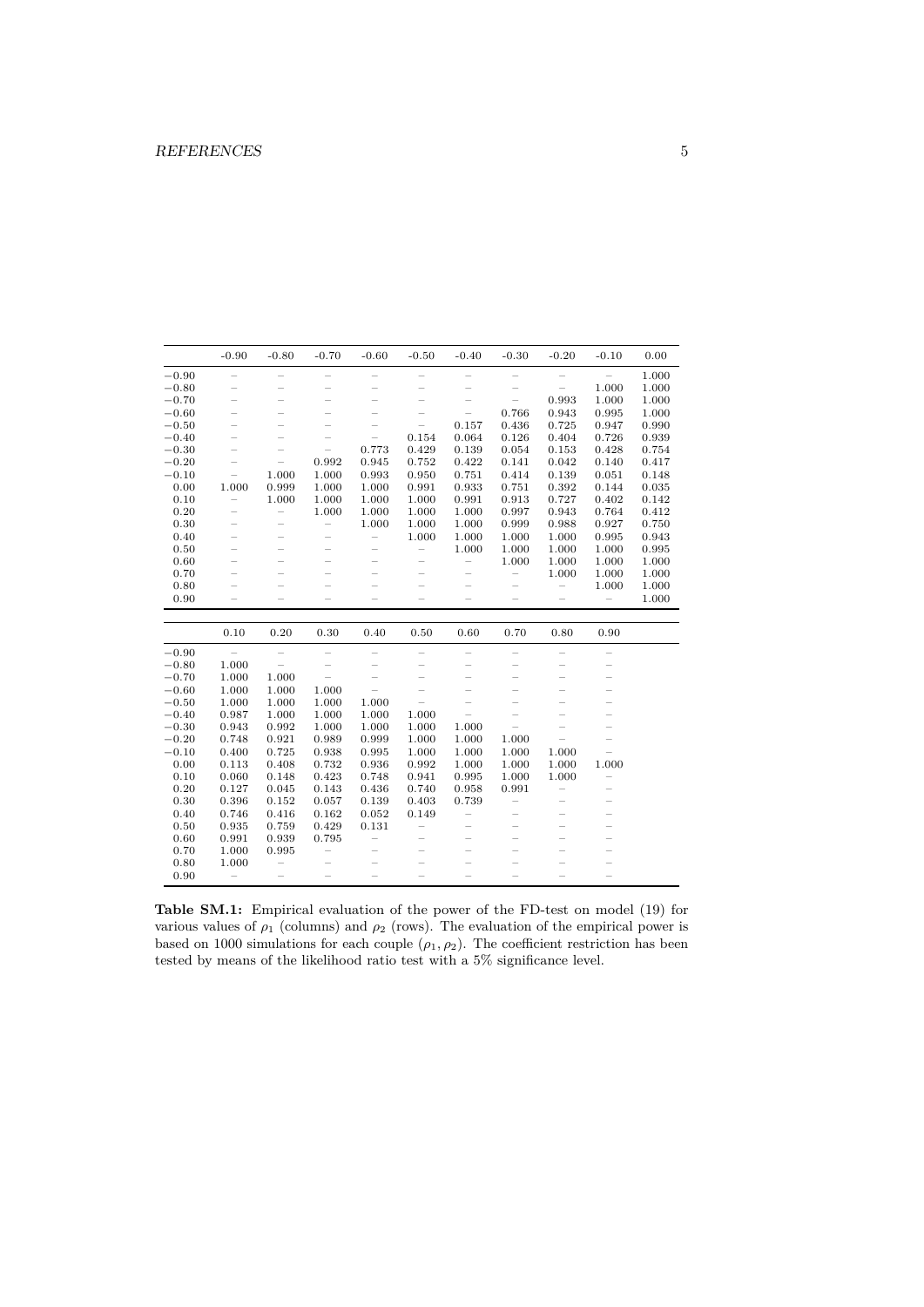| $\alpha$ |            |                | ABE $(q=2)$    |                |            | ABE $(q = 4)$  | FD             | FD        |         |
|----------|------------|----------------|----------------|----------------|------------|----------------|----------------|-----------|---------|
|          | $\psi = 0$ | $\psi = \pi/6$ | $\psi = \pi/3$ | $\psi = \pi/2$ | $\psi = 0$ | $\psi = \pi/6$ | $\psi = \pi/3$ | $\nu = 2$ | $\nu=3$ |
| $-1.0$   | 0.430      | 0.496          | 0.318          | 0.074          | 0.310      | 0.764          | 0.750          | 0.854     | 0.862   |
| $-0.9$   | 0.332      | 0.420          | 0.268          | 0.058          | 0.236      | 0.668          | 0.662          | 0.778     | 0.750   |
| $-0.8$   | 0.292      | 0.318          | 0.218          | 0.052          | 0.190      | 0.544          | 0.574          | 0.654     | 0.612   |
| $-0.7$   | 0.244      | 0.300          | 0.204          | 0.062          | 0.162      | 0.446          | 0.424          | 0.526     | 0.512   |
| $-0.6$   | 0.200      | 0.194          | 0.134          | 0.050          | 0.122      | 0.316          | 0.354          | 0.410     | 0.388   |
| $-0.5$   | 0.150      | 0.174          | 0.122          | 0.058          | 0.114      | 0.232          | 0.226          | 0.328     | 0.274   |
| $-0.4$   | 0.104      | 0.120          | 0.110          | 0.042          | 0.078      | 0.152          | 0.154          | 0.180     | 0.162   |
| $-0.3$   | 0.076      | 0.100          | 0.078          | 0.056          | 0.074      | 0.140          | 0.108          | 0.126     | 0.132   |
| $-0.2$   | 0.062      | 0.072          | 0.094          | 0.066          | 0.066      | 0.092          | 0.078          | 0.088     | 0.098   |
| $-0.1$   | 0.056      | 0.048          | 0.042          | 0.038          | 0.044      | 0.058          | 0.058          | 0.066     | 0.054   |
| 0.0      | 0.054      | 0.050          | 0.046          | 0.048          | 0.046      | 0.066          | 0.044          | 0.046     | 0.070   |
| 0.1      | 0.056      | 0.052          | 0.050          | 0.058          | 0.064      | 0.068          | 0.044          | 0.060     | 0.064   |
| 0.2      | 0.062      | 0.082          | 0.060          | 0.040          | 0.060      | 0.080          | 0.078          | 0.070     | 0.078   |
| 0.3      | 0.094      | 0.090          | 0.074          | 0.046          | 0.064      | 0.132          | 0.132          | 0.126     | 0.132   |
| 0.4      | 0.100      | 0.134          | 0.092          | 0.062          | 0.094      | 0.156          | 0.154          | 0.180     | 0.166   |
| 0.5      | 0.172      | 0.174          | 0.116          | 0.044          | 0.110      | 0.282          | 0.278          | 0.308     | 0.298   |
| 0.6      | 0.182      | 0.210          | 0.126          | 0.064          | 0.156      | 0.330          | 0.380          | 0.446     | 0.432   |
| 0.7      | 0.252      | 0.286          | 0.162          | 0.060          | 0.182      | 0.484          | 0.492          | 0.594     | 0.560   |
| 0.8      | 0.314      | 0.322          | 0.204          | 0.054          | 0.220      | 0.594          | 0.588          | 0.754     | 0.694   |

**Table SM.2:** Empirical evaluation of the power of the 2-ABE, the 4-ABE and the FD-test for model (20) based on the function (17) with  $\kappa = \pi/2$  and several values of *α*. The ABE tests have been performed for various values of the reference direction  $\psi$ , whilst the FD-test uses two ( $\nu = 2$ ) and three ( $\nu = 3$ ) harmonics. For each value of  $\alpha$ , 500 models (20) with  $n = 400$  and  $\sigma = 1$  have been simulated. The coefficient restrictions of the isotropy tests have been tested by means of the likelihood ratio test at the 5% significance level.

| $\alpha$ |            | ABE $(q=2)$    |                |                |            | ABE $(q = 4)$  | FD             | FD        |         |
|----------|------------|----------------|----------------|----------------|------------|----------------|----------------|-----------|---------|
|          | $\psi = 0$ | $\psi = \pi/6$ | $\psi = \pi/3$ | $\psi = \pi/2$ | $\psi = 0$ | $\psi = \pi/6$ | $\psi = \pi/3$ | $\nu = 2$ | $\nu=3$ |
| $-1.0$   | 0.986      | 0.998          | 0.938          | 0.066          | 0.960      | 1.000          | 1.000          | 1.000     | 1.000   |
| $-0.9$   | 0.960      | 0.990          | 0.892          | 0.082          | 0.920      | 1.000          | 1.000          | 1.000     | 1.000   |
| $-0.8$   | 0.926      | 0.972          | 0.834          | 0.064          | 0.880      | 0.996          | 0.998          | 1.000     | 1.000   |
| $-0.7$   | 0.854      | 0.902          | 0.696          | 0.070          | 0.732      | 0.976          | 0.982          | 0.992     | 0.992   |
| $-0.6$   | 0.768      | 0.828          | 0.580          | 0.050          | 0.614      | 0.934          | 0.922          | 0.968     | 0.956   |
| $-0.5$   | 0.572      | 0.634          | 0.434          | 0.052          | 0.434      | 0.764          | 0.800          | 0.858     | 0.842   |
| $-0.4$   | 0.424      | 0.540          | 0.294          | 0.052          | 0.298      | 0.614          | 0.600          | 0.682     | 0.642   |
| $-0.3$   | 0.274      | 0.266          | 0.216          | 0.040          | 0.184      | 0.316          | 0.366          | 0.378     | 0.368   |
| $-0.2$   | 0.156      | 0.176          | 0.124          | 0.046          | 0.120      | 0.164          | 0.164          | 0.218     | 0.210   |
| $-0.1$   | 0.074      | 0.072          | 0.054          | 0.046          | 0.066      | 0.080          | 0.058          | 0.066     | 0.060   |
| 0.0      | 0.040      | 0.040          | 0.068          | 0.058          | 0.052      | 0.048          | 0.054          | 0.050     | 0.066   |
| 0.1      | 0.080      | 0.084          | 0.068          | 0.034          | 0.062      | 0.082          | 0.070          | 0.084     | 0.094   |
| 0.2      | 0.148      | 0.174          | 0.114          | 0.046          | 0.100      | 0.178          | 0.184          | 0.198     | 0.198   |
| 0.3      | 0.270      | 0.312          | 0.204          | 0.074          | 0.232      | 0.374          | 0.418          | 0.448     | 0.424   |
| 0.4      | 0.466      | 0.520          | 0.358          | 0.056          | 0.366      | 0.640          | 0.658          | 0.730     | 0.718   |
| 0.5      | 0.624      | 0.724          | 0.482          | 0.060          | 0.488      | 0.812          | 0.860          | 0.906     | 0.888   |
| 0.6      | 0.796      | 0.866          | 0.664          | 0.076          | 0.684      | 0.956          | 0.962          | 0.992     | 0.982   |
| 0.7      | 0.902      | 0.952          | 0.794          | 0.088          | 0.826      | 0.990          | 0.994          | 1.000     | 1.000   |
| 0.8      | 0.982      | 0.974          | 0.870          | 0.084          | 0.932      | 1.000          | 1.000          | 1.000     | 1.000   |

**Table SM.3:** Empirical evaluation of the power of the 2-ABE, the 4-ABE and the FD-test for model (20) based on the function (17) with  $\kappa = \pi/2$  and several values of *α*. The ABE tests have been performed for various values of the reference direction *ψ*, whilst the FD-test uses two ( $\nu = 2$ ) and three ( $\nu = 3$ ) harmonics. For each value of *α*, 500 models (20) with  $n = 400$  and  $\sigma = 1/2$  have been simulated. The coefficient restrictions of the isotropy tests have been tested by means of the likelihood ratio test at the 5% significance level.